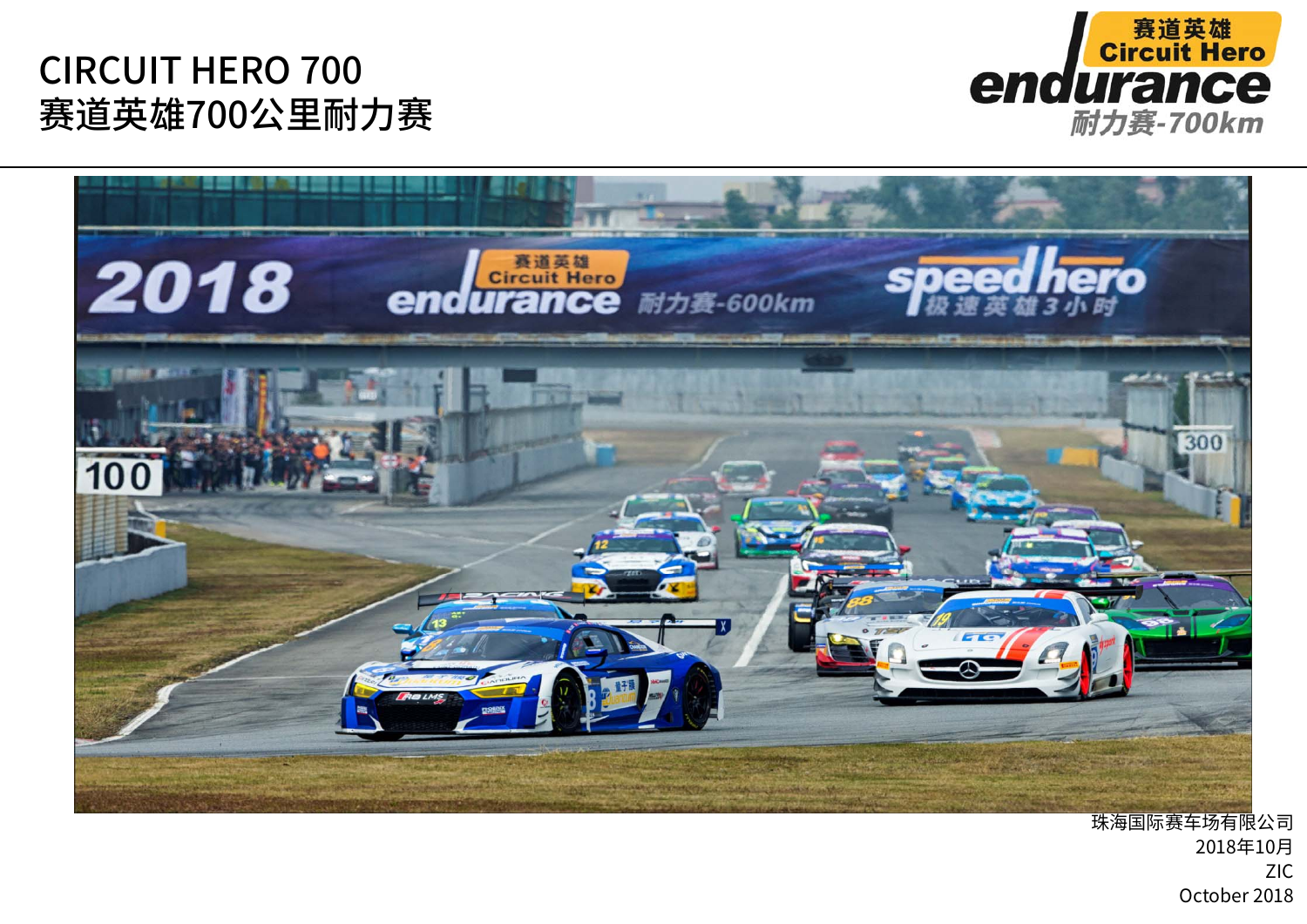

### 赛事日期: 2019年1月5日-6日 赛事地点: 珠海国际赛车场

Date: 5-6January, 2019 Venue: Zhuhai International Circuit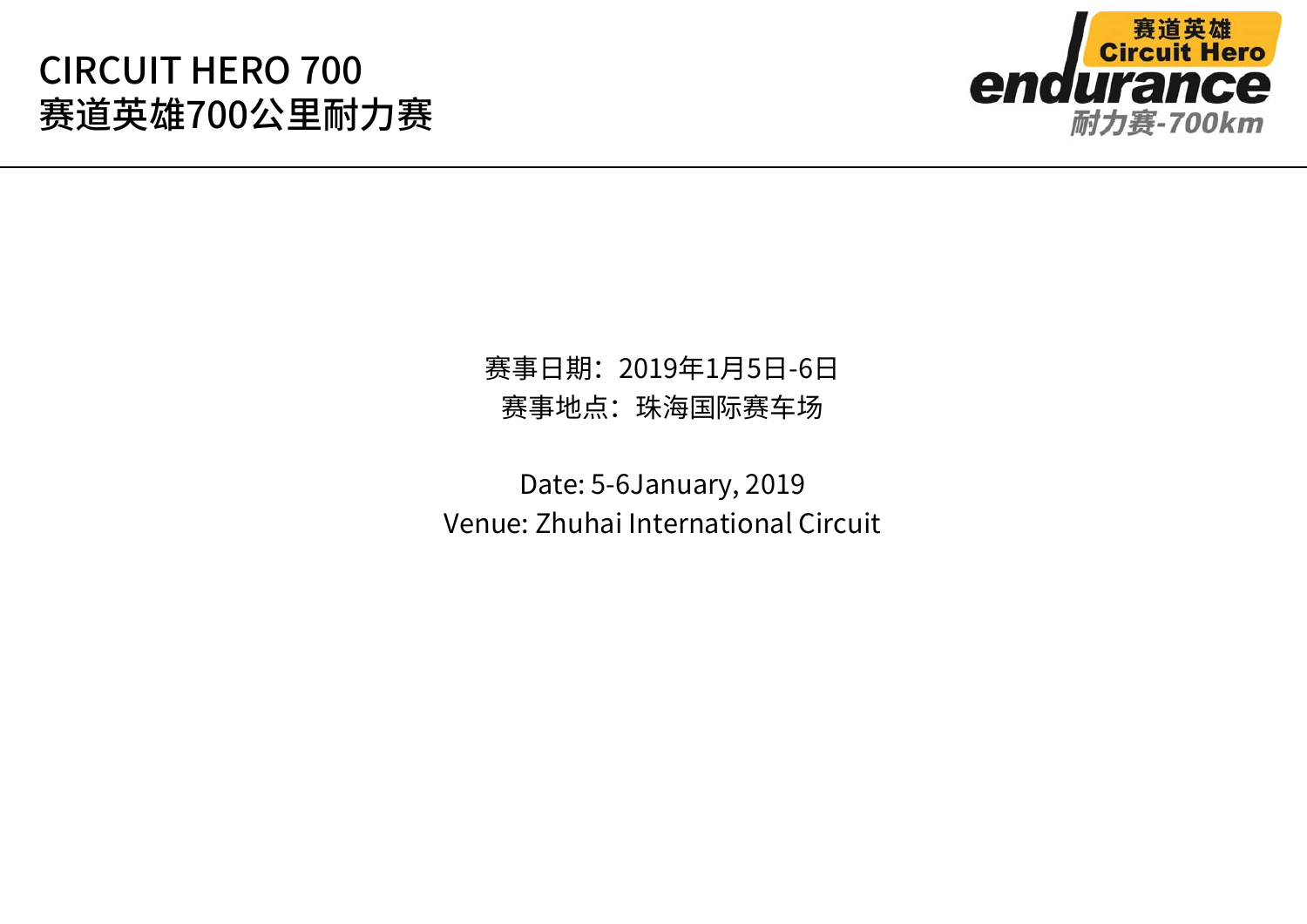

- ⒩中国内地车手须持有中国汽车摩托车运动联合会颁发的当年有效的场地汽车比赛执照。
- ⒩Mainland China drivers must hold a current and valid circuit competition license issued by CAMF.
- ⒩所有国际车手,包括中国香港、中国澳门及中国台北车手须持有由监管机构所发出的当年度有效的比赛 执照及参赛同意函。
- ⒩ All International Drivers including drivers from Hong Kong China, Macau China and Chinese Taipei must hold a current and valid COMPETITION LICENSE and VISA authorizations issued by their ASN(s).
- ⒩车手参赛时必须同时出示当年有效的医疗卡或医生证明。
- ⒩ A driver must also be in possession of a current medical certificate of aptitude, either included on the competition license or on an attached document.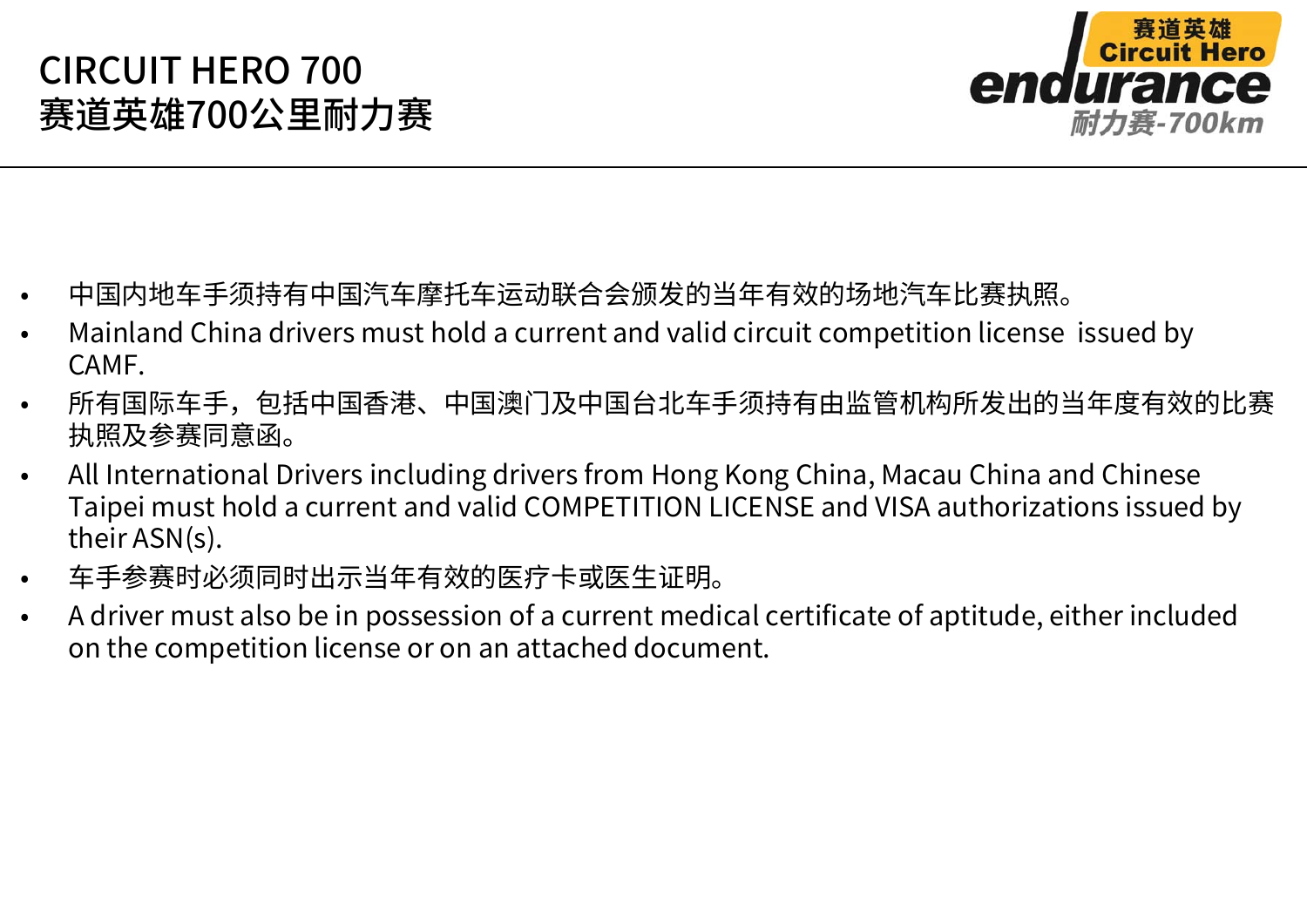

#### 比赛指引:

1: 每辆赛车最少2名车手参赛(不超过4名),每名车手连续比赛的时间不得超过45分钟。 计算方式: A - 比赛正式开始至赛车返回维修区停在自己车队 PIT房门口为止; B - 由赛车从维修区PIT房门口出发至返回维修区停在车队PIT 房门口为止。 2: 比赛过程中, 赛车如果驶入pit房或者推进pit房, 视为退出比赛。 3: 排位赛以每辆车在计时练习30分钟内最快单圈的时间计算。 4: 加油: 赛会提供统一的工具加油(需交纳租金和按金)容量约40L,也可以选择使用自备的加油 设备 (容量不得超过60L, 公开组不限), 但必须在车检时接受验车官的检查。 5:比赛过程中,进站加油时赛车必须熄火,车手不得在车内,维修人员不得对车辆有任何维修,车 辆要在地面,所有车队成员必须身穿防火服及佩戴头盔,并且最少要有一名手持灭火器的车队成员 在加油品旁边待命。

详细可留意相关赛事补充规则。

技术规则: 参照赛道英雄700公里耐力赛技术规则。

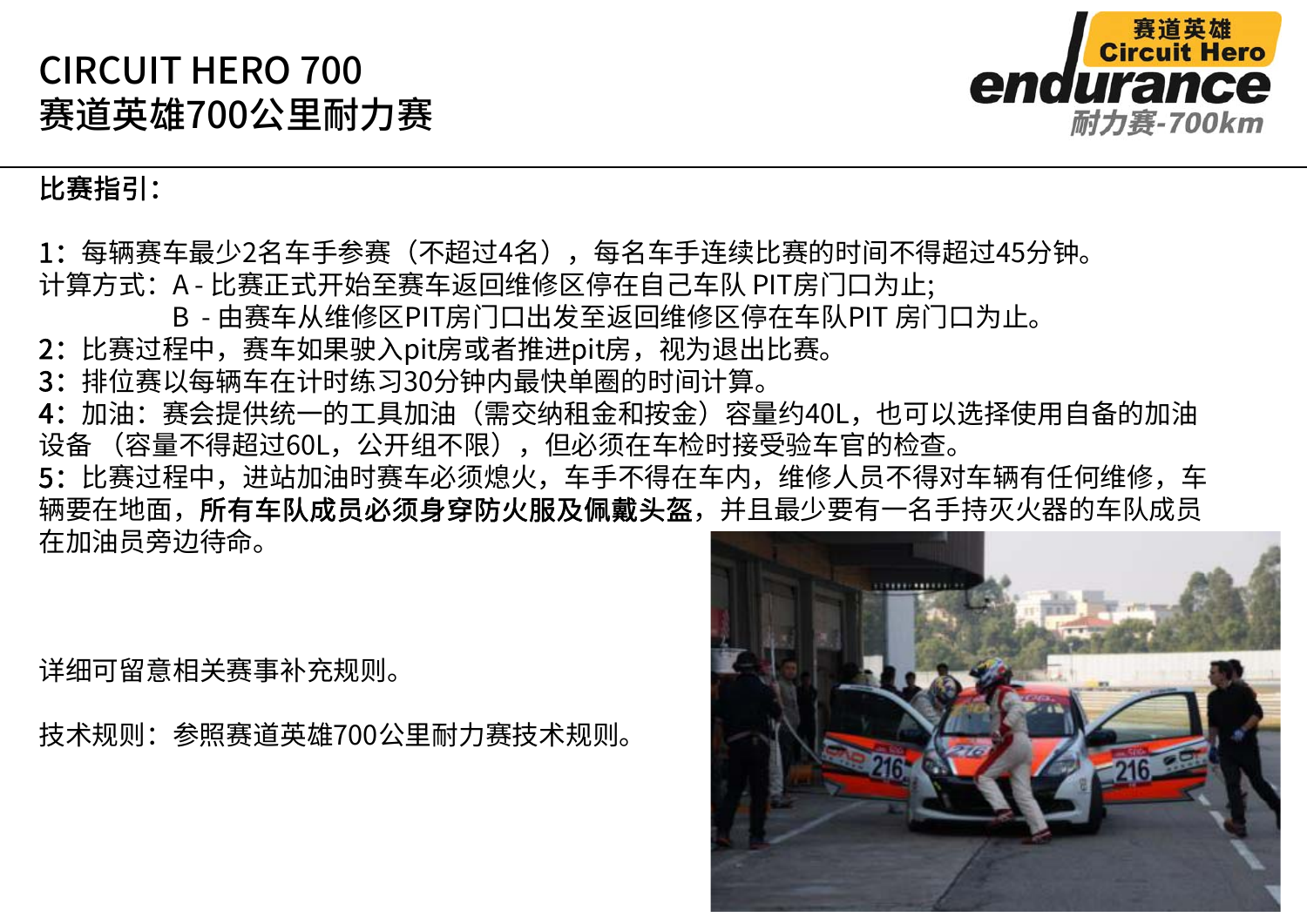

#### **Guidelines:**

1. An entry must be made up of minimum 2 drivers (maximum 4). During the race, no driver is allowed to drive continuously for over 45 minutes.

Time is measured from:

A. the official race start up to the moment the car stops in the pits for a driver change.

- B. the moment the car takes off from their pits up to the moment it stops back in their pits.
- Driving or pushing the car into the pit box will be considered as an official retirement from the 2. race.
- The starting grid will be based on the fastest time recorded by any of the drivers in qualifying  $3.$ session
- 4. Refueling Rigs can be provided by the organizer (capacity: 40L, rental fee and deposit is compulsory and paid before practice), or can use team's own refueling tank (Maximum capacity: 60 liters, Class Open is unlimited), all subject to inspection and approval at scrutineering.
- 5. During refueling, car must be stationary and on ground, engine must be turned off before refueling. Driver cannot stay inside the car and repair of the car is forbidden during refueling. All team crews must be dressed in fire preventive clothing and helmet and at least 1 person must be on standby with a fire extinguisher during the refueling process.

Details can be refer to the Supplementary Regulations.

Technical Regulation: Please refer to technical regulation of CIRCUIT HERO 700.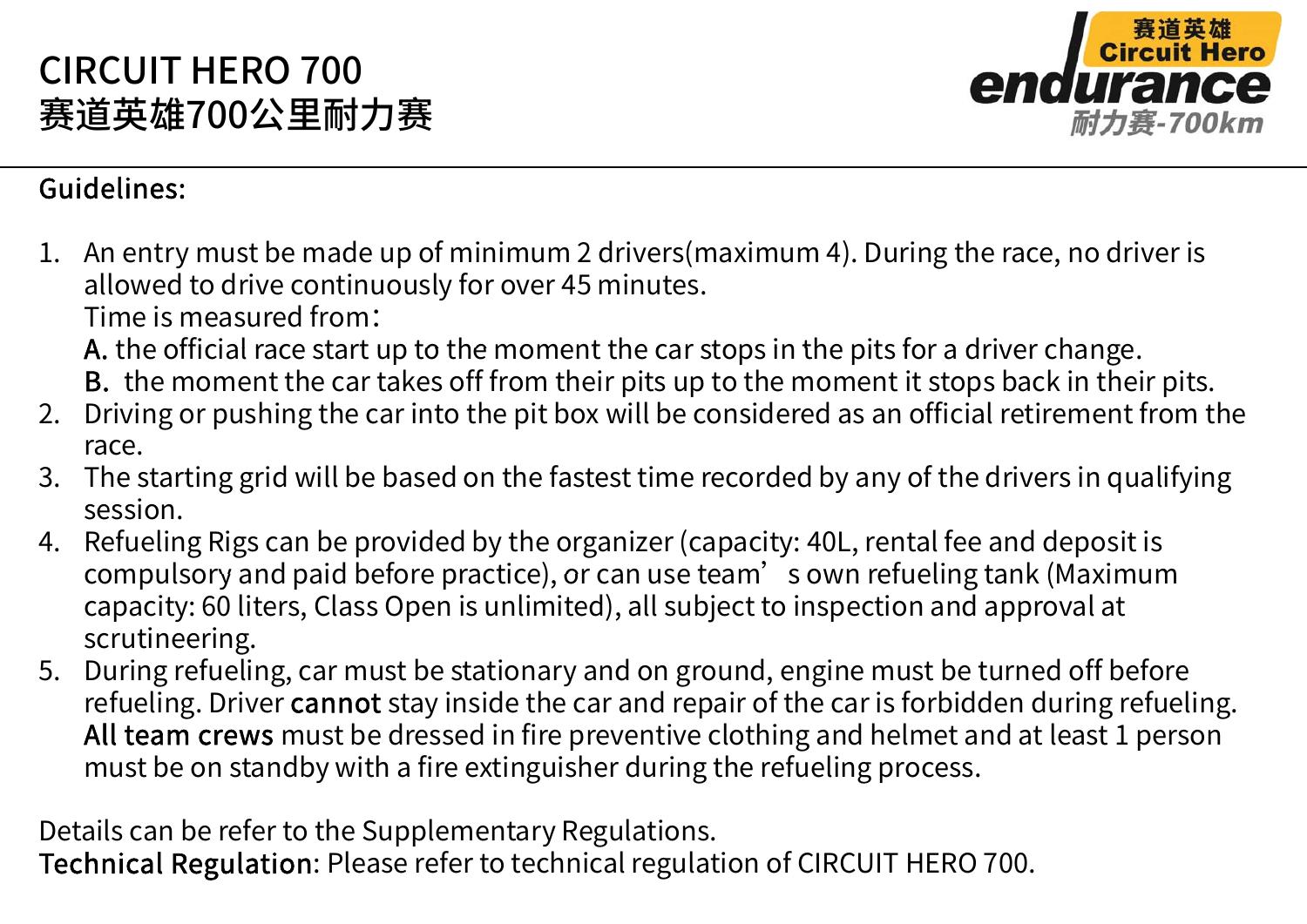



#### Category 组别设置:

A组: 2001cc - 3800cc, 最低(净车重) 为1200KG; B组: 1601cc-2000cc, 最低(净车重)为1075KG; **C组**: 1600cc或以下,最低(净车重)为950KG; 公开组: 符合国际汽联GT3、GTC、CN规格之车辆 或经赛会认可接受的车型。

Class A : 2001cc to 3800cc , min weight 1200kg\*;

Class B : 1601cc to 2000cc , min weight 1075kg\*;

Class C : up to 1600cc , min weight 950kg\*;

Class Open : FIA GT3/GTC/CN specified race cars or

cars as approved by the Race Committee.

涡轮加压或机械增压发动机将以基本排量x1.7得出的数值进行划分。

赛事组织者有权根据参赛车辆实际排量进行参赛组别调整。

Turbo or supercharged engines will carry a factor of 1.7 when computing for capacity.

The race committee reserves the right to reclassify a car according to its engine capacity.

\* Weight without driver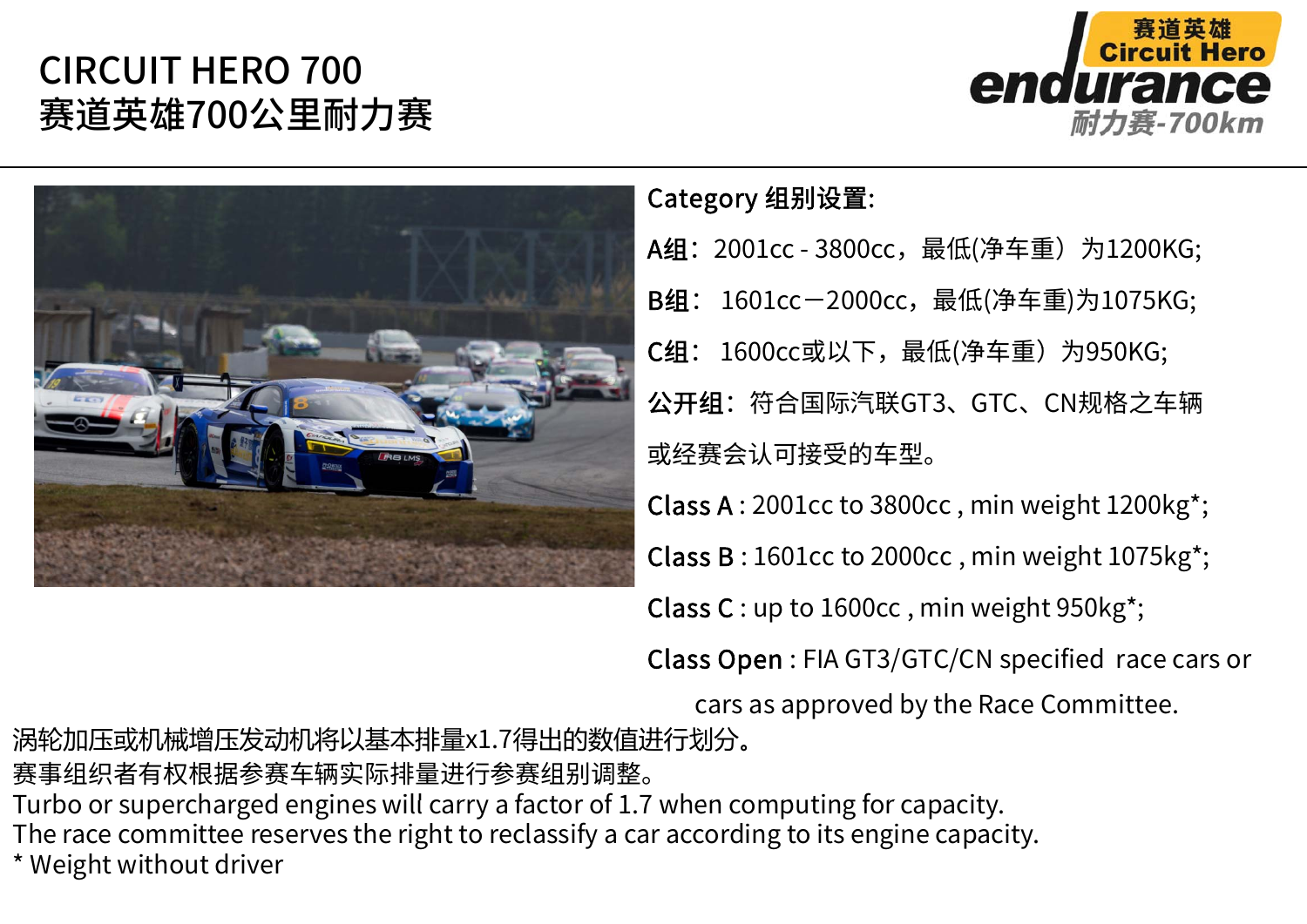

#### Sessions:

- 1x 60mins Official practice
- 1x 30mins Qualifying
- 1x 700km Race (163 laps) 1蕾硓呕饋30夑ꛦ

#### Refers to the provisional timetable

#### 赛程设置:

- $\blacktriangleright$ 1次官方练习 (60分钟)
- $\blacktriangleright$
- $\blacktriangleright$ 700公里正赛 (163圈)

#### \*详细赛事安排参见赛事时间表

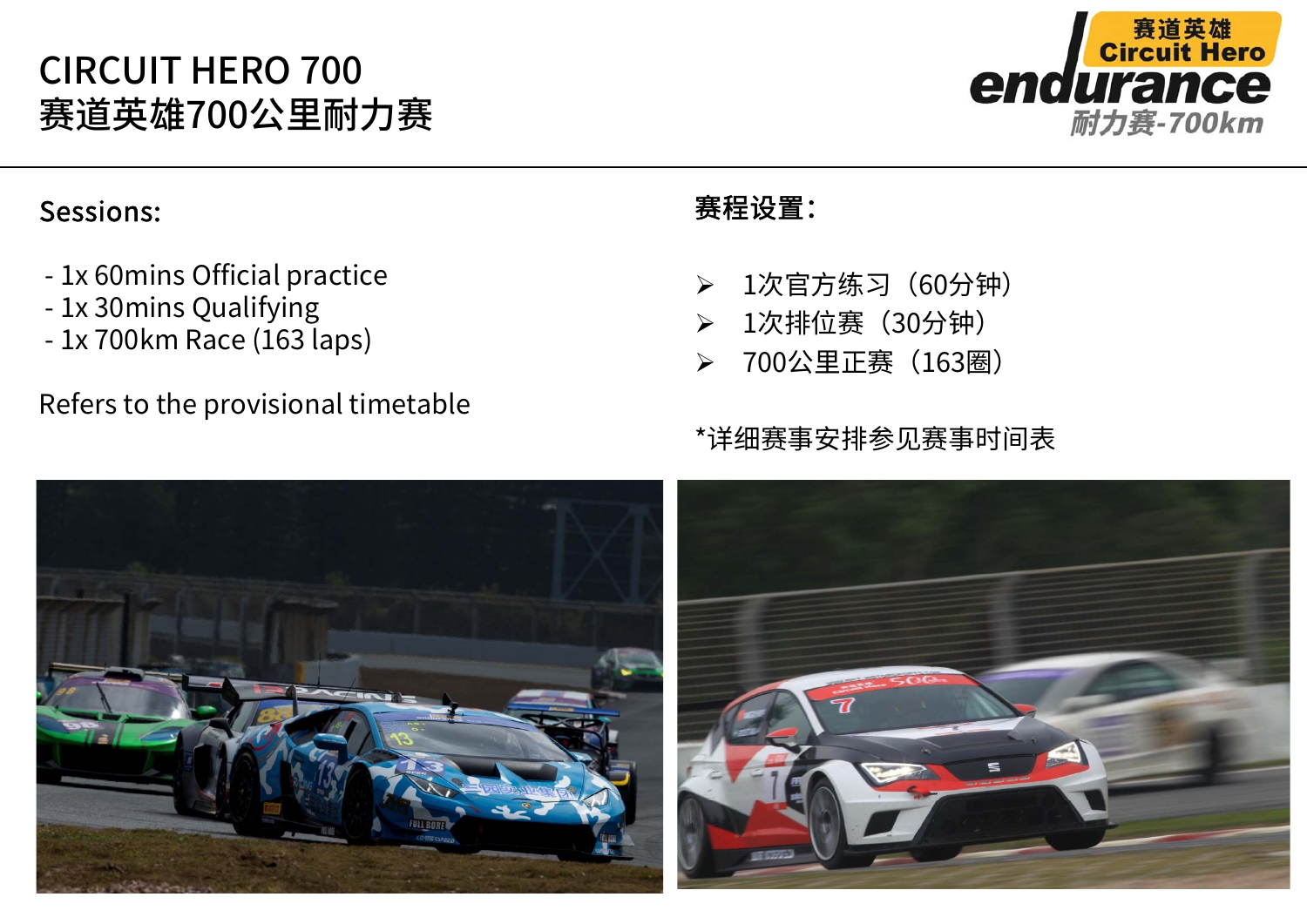

Entry Fee : RMB 7,500 报名费: 7,500元

Registration: 报名时间:

1 November to 8 December, 2018

2018年11月1日至12月8日

Late Entry may be charged additional 50% of entry fee. 逾期报名将加收50%报名费。